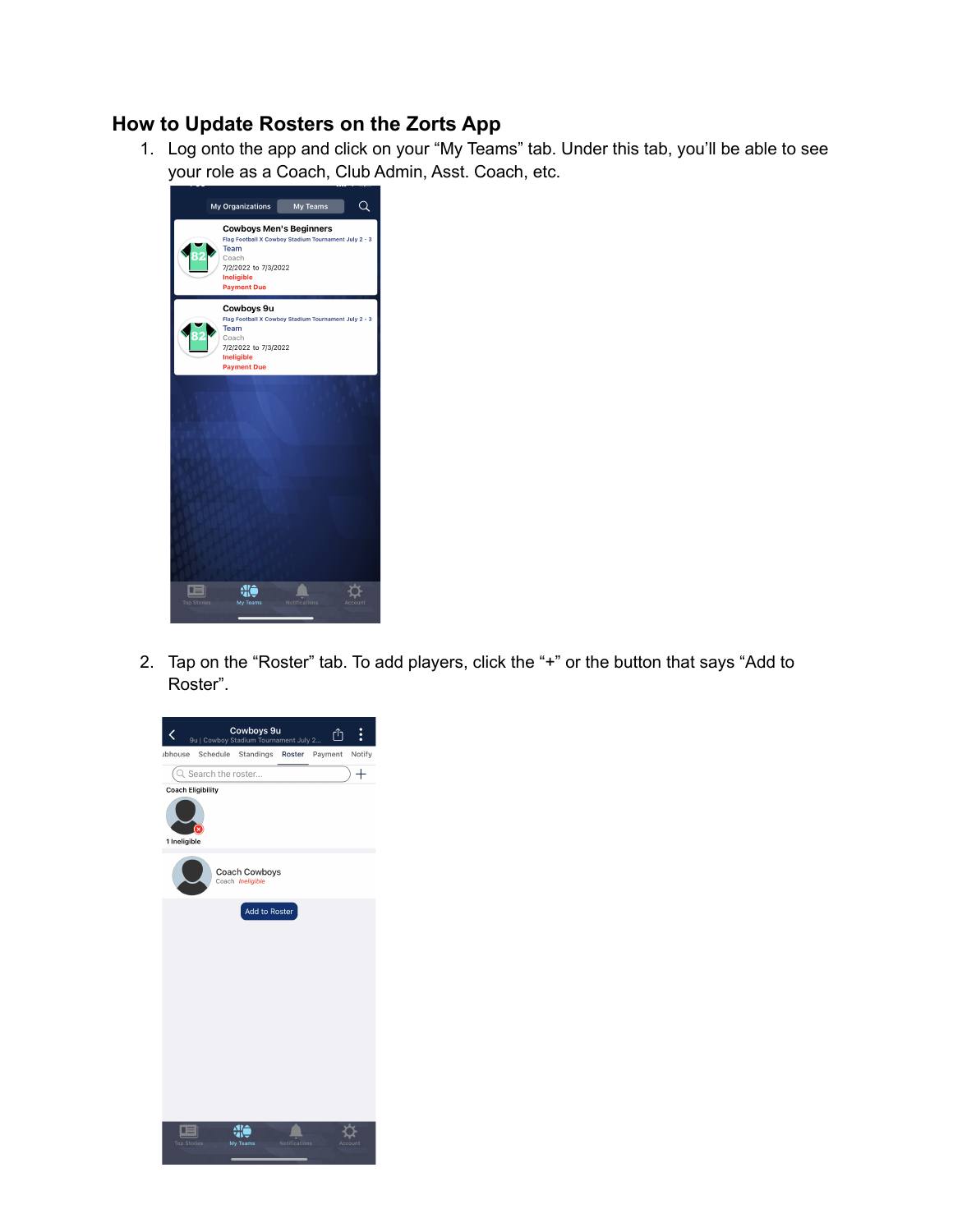3. When you click on this, a menu will appear displaying all of the ways that you can add players to your roster. If you've used Zorts for past tournaments, you will have the option to reuse teams/players. By clicking on those options, it will allow you to transfer any past players/teams to your current roster.

|                                          |                             | Cowboys 9u<br>9u   Cowboy Stadium Tournament July 2 |  | ۴ĥ | ö             |
|------------------------------------------|-----------------------------|-----------------------------------------------------|--|----|---------------|
| ubhouse                                  |                             | Schedule Standings Roster Payment                   |  |    | <b>Notify</b> |
|                                          | Q Search the roster         |                                                     |  |    |               |
| <b>Coach Eligibility</b><br>1 Ineligible |                             |                                                     |  |    |               |
|                                          |                             | <b>Coach Cowboys</b><br>Coach Ineligible            |  |    |               |
|                                          |                             | Add <del> to Ro</del> ster                          |  |    |               |
|                                          |                             | <b>Add to Roster</b>                                |  |    |               |
| New Roster Entry                         |                             |                                                     |  |    |               |
| Share Invite Link                        |                             |                                                     |  |    |               |
| Reuse Team                               |                             |                                                     |  |    |               |
| <b>Reuse Players</b>                     |                             |                                                     |  |    |               |
|                                          | <b>Import From Contacts</b> |                                                     |  |    |               |
| Help                                     |                             |                                                     |  |    |               |
|                                          |                             | Cancel                                              |  |    |               |

4. To manually create a new roster entry, click on "New Roster Entry". Make sure to include the player's email address/phone number in order to invite them to the roster.

| Cancel       | Save<br><b>Edit Photo</b> |  |  |  |  |
|--------------|---------------------------|--|--|--|--|
| First Name   |                           |  |  |  |  |
| Last Name    |                           |  |  |  |  |
|              |                           |  |  |  |  |
| Role         | Select Role               |  |  |  |  |
| Team         | Cowboys                   |  |  |  |  |
| Division     | 9u                        |  |  |  |  |
|              |                           |  |  |  |  |
| Phone        | (###) ###-####            |  |  |  |  |
| Email        | jsmith@example.com        |  |  |  |  |
|              |                           |  |  |  |  |
| <b>Notes</b> |                           |  |  |  |  |